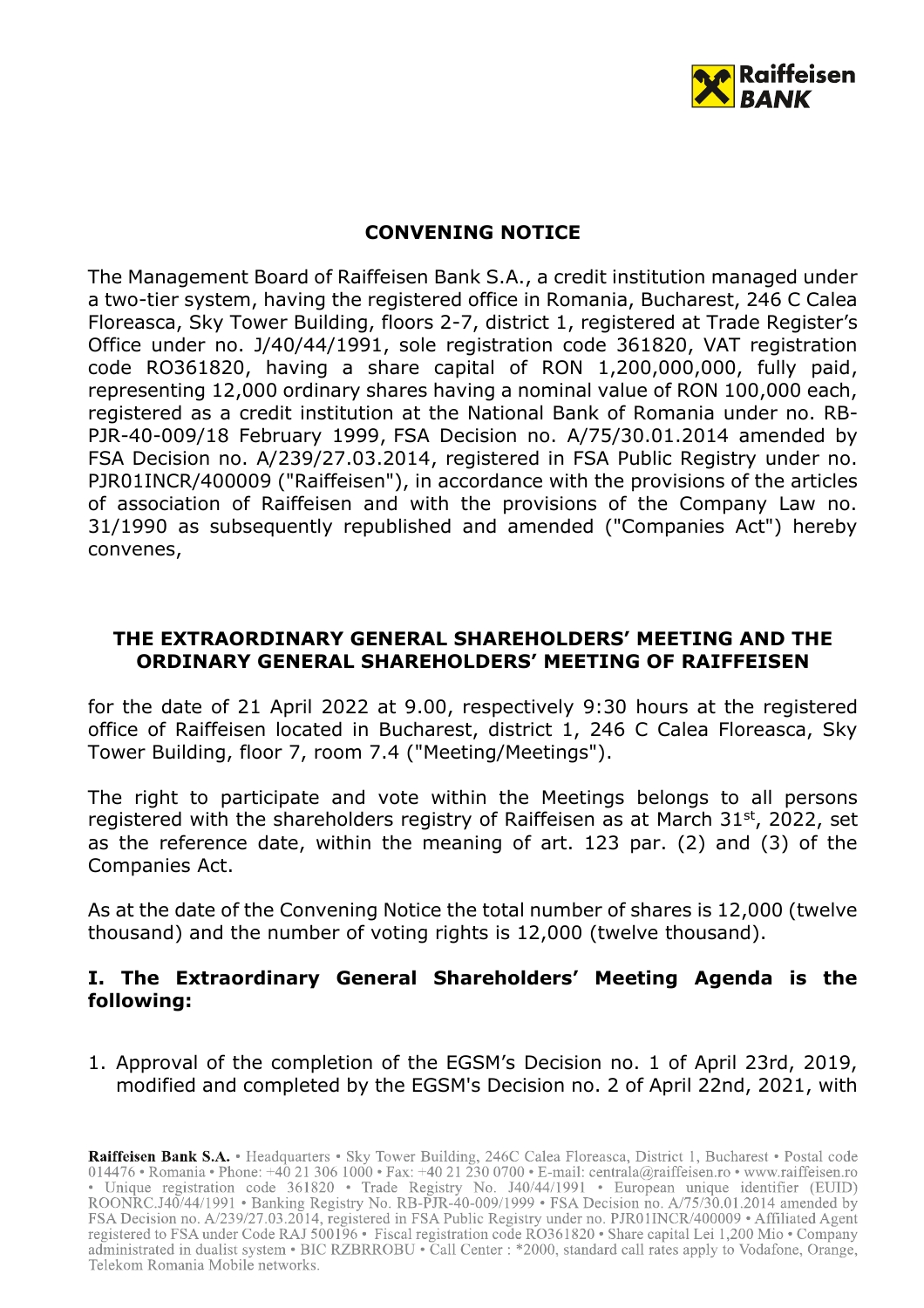

the possibility of issuing bonds with any frequency of the coupon, and with the corresponding extension of the Board of Directors mandate for the establishment of the frequency of the coupon.

- 2. Ratification of the decisions made by the EGSMs and OGSMs during the state of emergency and the state of alert that were established in Romania during the COVID-19 pandemic.
- 3. The empowerment of the Management Board to fulfil all formalities imposed for the implementation of the resolutions adopted by the Meeting, including but not limited to fulfilling publicity formalities and registration of resolutions at the Trade Registry and at any other competent authority.

## **II. The Ordinary General Shareholders' Meeting Agenda** is the following**:**

1. Presentation of the Annual report by the Management Board on the Bank's separated and consolidated financial statements drawn up according to the International Financial Reporting Standards related to the financial exercise of the year 2021.

2. Presentation of the Report by the Financial Auditor on the Bank's separated and consolidated financial statements drawn up according to the International Financial Reporting Standards related to the financial exercise of the year 2021.

3. Presentation of the Annual Report by the Supervisory Board of Raiffeisen related to the financial exercise of the year 2021.

4. Analysis and approval of the Bank achievement of the Investment Plan related to the financial exercise of the year 2021, as well as the analysis and approval of the Bank Investment Plan related to the financial exercise of the year 2022.

5. Presentation of the Report by the Management Board regarding the proposal for the distribution of the net profit related to the financial exercise of the year 2021.

6. Approval of the Bank's separated and consolidated financial statements drawn up according to the International Financial Reporting Standards, related to the financial exercise of the year 2021, approval of the distribution of the net profit related to the financial exercise of the year 2021 and approval of the Management Board members' discharge of responsibility for the financial year 2021.

7. Analysis and approval of the Bank Income and Expenses Budget related to the financial exercise of the year 2022.

8. For the current financial exercise, establishing the remuneration for the members on the Supervisory Board of Raiffeisen, approving the principles and general limits regarding their supplementary remuneration, as well as approving the limits and general principles with regard to the remuneration to be granted to the Management Board members.

9. Electing some members on the Supervisory Board of Raiffeisen.

Raiffeisen Bank S.A. • Headquarters • Sky Tower Building, 246C Calea Floreasca, District 1, Bucharest • Postal code 014476 • Romania • Phone: +40 21 306 1000 • Fax: +40 21 230 0700 • E-mail: centrala@raiffeisen.ro • www.ra • Unique registration code 361820 • Trade Registry No. 140/44/1991 • European unique identifier (EUID)<br>ROONRC.J40/44/1991 • Banking Registry No. RB-PJR-40-009/1999 • FSA Decision no. A/75/30.01.2014 amended by FSA Decision no. A/239/27.03.2014, registered in FSA Public Registry under no. PJR01INCR/400009 • Affiliated Agent registered to FSA under Code RAJ 500196 · Fiscal registration code RO361820 · Share capital Lei 1,200 Mio · Company administrated in dualist system • BIC RZBRROBU • Call Center : \*2000, standard call rates apply to Vodafone, Orange, Telekom Romania Mobile networks.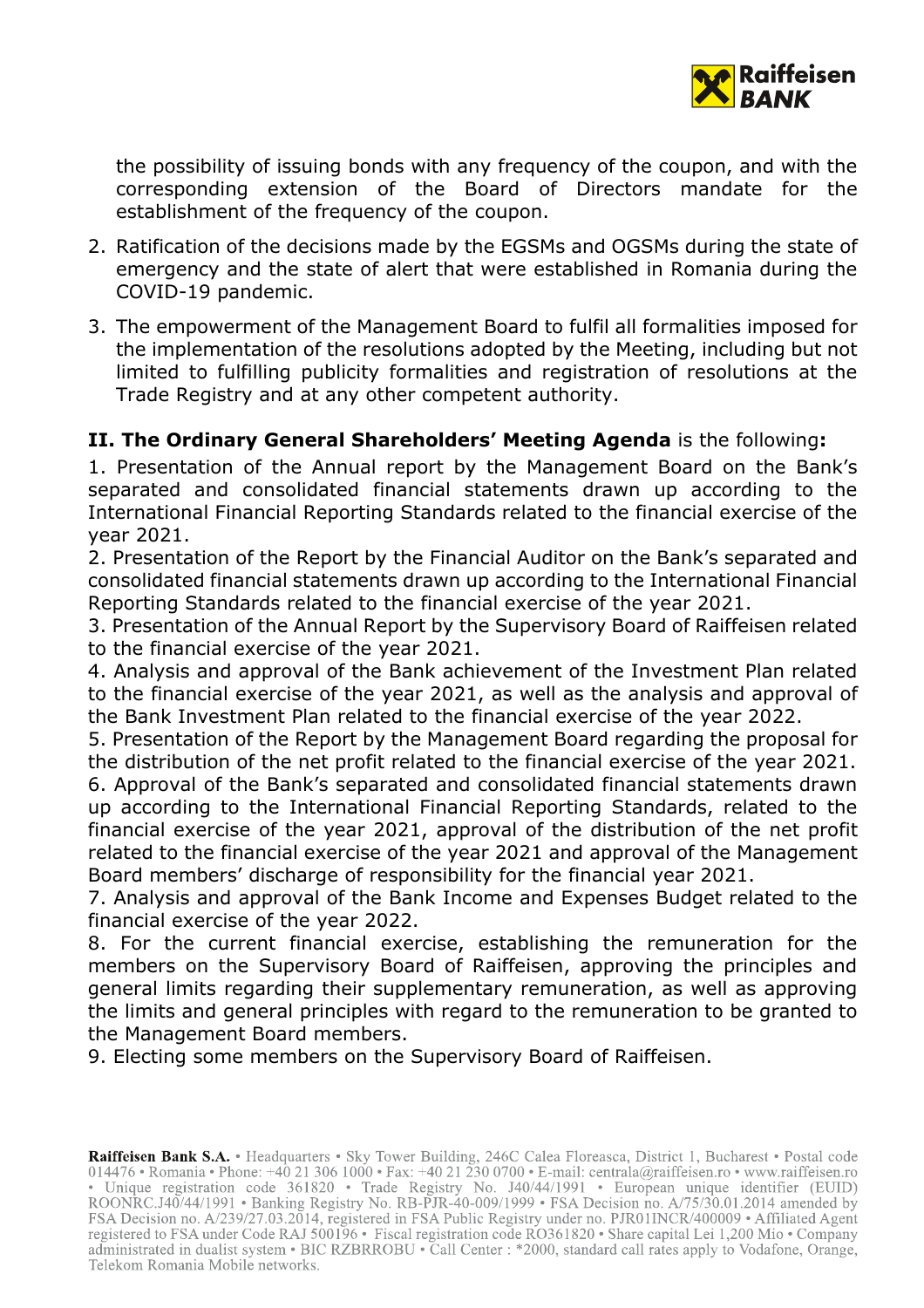

10. The empowerment of the Management Board to fulfil all formalities imposed for the implementation of the resolutions adopted by the Meeting, including but not limited to fulfilling publicity formalities and registration of resolutions at the Trade Registry and at any other competent authority.

If on the date of the first convening, respectively 21 April 2022, the legal and statutory requirements are not met for a valid assembly of the Meetings, a new Extraordinary General Shareholders' Meeting and/or a new Ordinary General Shareholders' Meeting are/is convened for 22 April 2022, at 9:00 hours and respectively 9:30 hours at the registered office of Raiffeisen located in Bucharest, district 1, 246 C Calea Floreasca, Sky Tower Building, floor 7, room 7.4 ("Meeting/Meetings"), having the same agenda.

The convening notice for the Meetings, the separated and consolidated financial statements concluded for the financial exercise of the year 2021, the Report by the Supervisory Board, the Report by the Management Board on the Bank's separated and consolidated financial statements related to the financial exercise of the year 2021, the Report by the Management Board regarding the proposal for the distribution of the net profit related to the financial exercise of the year 2021, the list containing information regarding the first name/surname, the residence and professional qualifications of the persons proposed to become a Supervisory Board member, the other documents related to the issues on the Meetings' Agenda, as well as the draft decisions will be made available for the shareholders by the Legal and Corporate Governance Directorate - General Secretariat, Shareholders and Participations Department on the bank website [www.raiffeisen.ro](http://www.raiffeisen.ro/), section "About us"/"Corporate Governance"/"Shareholders"/ "General Shareholders' Meetings", beginning with the date of March 21st, 2022.

Within 15 days from the Convening Notice having been published the Agenda of the Meetings may be updated at the shareholders' request according to the legal provisions in force. Also, within the same term of 15 days from the Convening Notice having been published, the shareholders may propose candidates for the Supervisory Board member position. Detailed information on these rights can be viewed on the bank website [www.raiffeisen.ro](http://www.raiffeisen.ro/), section "About us"/"Corporate Governance"/"Shareholders"/ "General Shareholders' Meetings".

Any shareholder may participate at the Meetings personally or by representation. In case of participation by representative, the shareholder can empower any person, except for the members of the Management Board or of the Supervisory Board and officers of Raiffeisen, by way of a special power of attorney granted for these Meetings. A copy of the power of attorney shall be submitted at Raiffeisen

Raiffeisen Bank S.A. • Headquarters • Sky Tower Building, 246C Calea Floreasca, District 1, Bucharest • Postal code 014476 • Romania • Phone: +40 21 306 1000 • Fax: +40 21 230 0700 • E-mail: centrala@raiffeisen.ro • www.ra • Unique registration code 361820 • Trade Registry No. 140/44/1991 • European unique identifier (EUID)<br>ROONRC.J40/44/1991 • Banking Registry No. RB-PJR-40-009/1999 • FSA Decision no. A/75/30.01.2014 amended by FSA Decision no. A/239/27.03.2014, registered in FSA Public Registry under no. PJR01INCR/400009 • Affiliated Agent registered to FSA under Code RAJ 500196 · Fiscal registration code RO361820 · Share capital Lei 1,200 Mio · Company administrated in dualist system • BIC RZBRROBU • Call Center : \*2000, standard call rates apply to Vodafone, Orange, Telekom Romania Mobile networks.